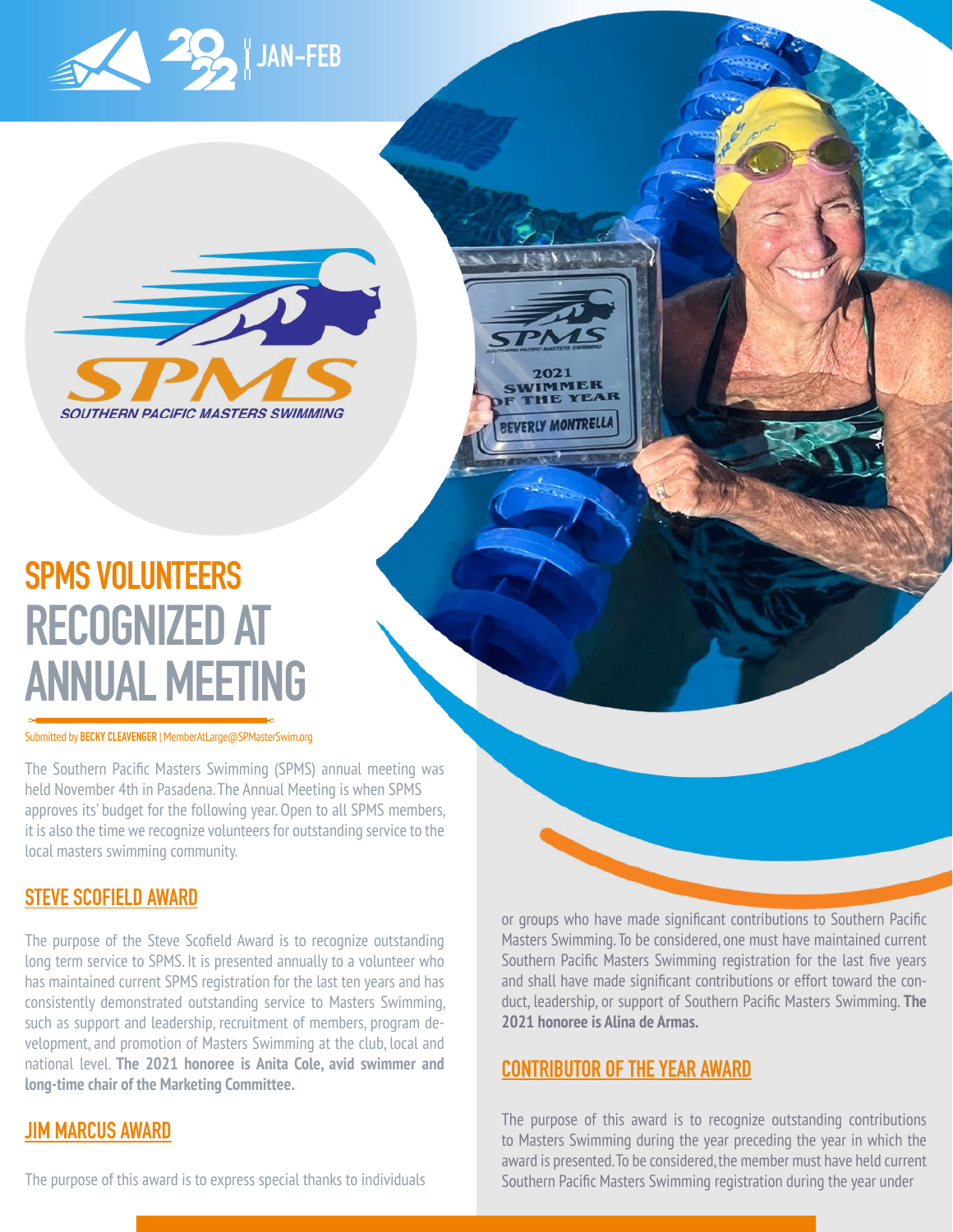consideration and have demonstrated outstanding contributions to Masters Swimming, such as support and leadership, recruitment of members, program development, and promotion of Masters Swimming at the club, local or national level(s) during the year under consideration. **The 2021 honoree is David Johannsen.**

#### **OPEN WATER CONTRIBUTOR OF THE YEAR**

The SPMS Open Water Service Award honors individuals who have made significant service contributions to promoting and building excellence in USMS open water swimming in the following ways: Embodies the USMS mission, vision, goals, and objectives through open water swimming service; contributes to open water notably in several roles (i.e., USMS Open Water/Long Distance national committees, LMSC open water/long distance chair, event and/or safety director, official, coach, clinician, and/or volunteer); contributes to open water notably at different levels of USMS; or demonstrates extraordinary measurable service achievement and impact. **The 2021 honoree is Paul Szuszkiewicz.**

### **SWIMMERS OF THE YEAR**

This annual award recognizes the male and female SPMS swimmers who have displayed exemplary commitment to masters swimming, achieved personal success at SPMS swim meets and/or open water events, and have been an inspiration to others. TO be considered, the nominee must have been a member of SPMS during the year under consideration and have competed in at least two SPMS meets or SPMS-sanctioned open water events during the time period under consideration.

**The 2021 swimmers of the year are Doug Kajiwara, Conejo Valley Masters, and Beverly Montrella, Mission Viejo Masters.**



### **MAURINE KORNFELD AWARD**

This new award was inspired by Maurine Kornfeld, who at age 99 continues to inspire and impress the masters swimming community. Maurine is a once in a generation wonder who has established a high standard for sportsmanship, humility, joy, positivity, and encouragement of others through her commitment to lifelong fitness through swimming. This is a merit based, rather than annual, award. **The honoree of the inaugural Maurine Kornfield Award is Maurine herself.** 



**BEVERLY MONTRELLA, MISSION VIEJO MASTERS. MAURINE KORNFELD**

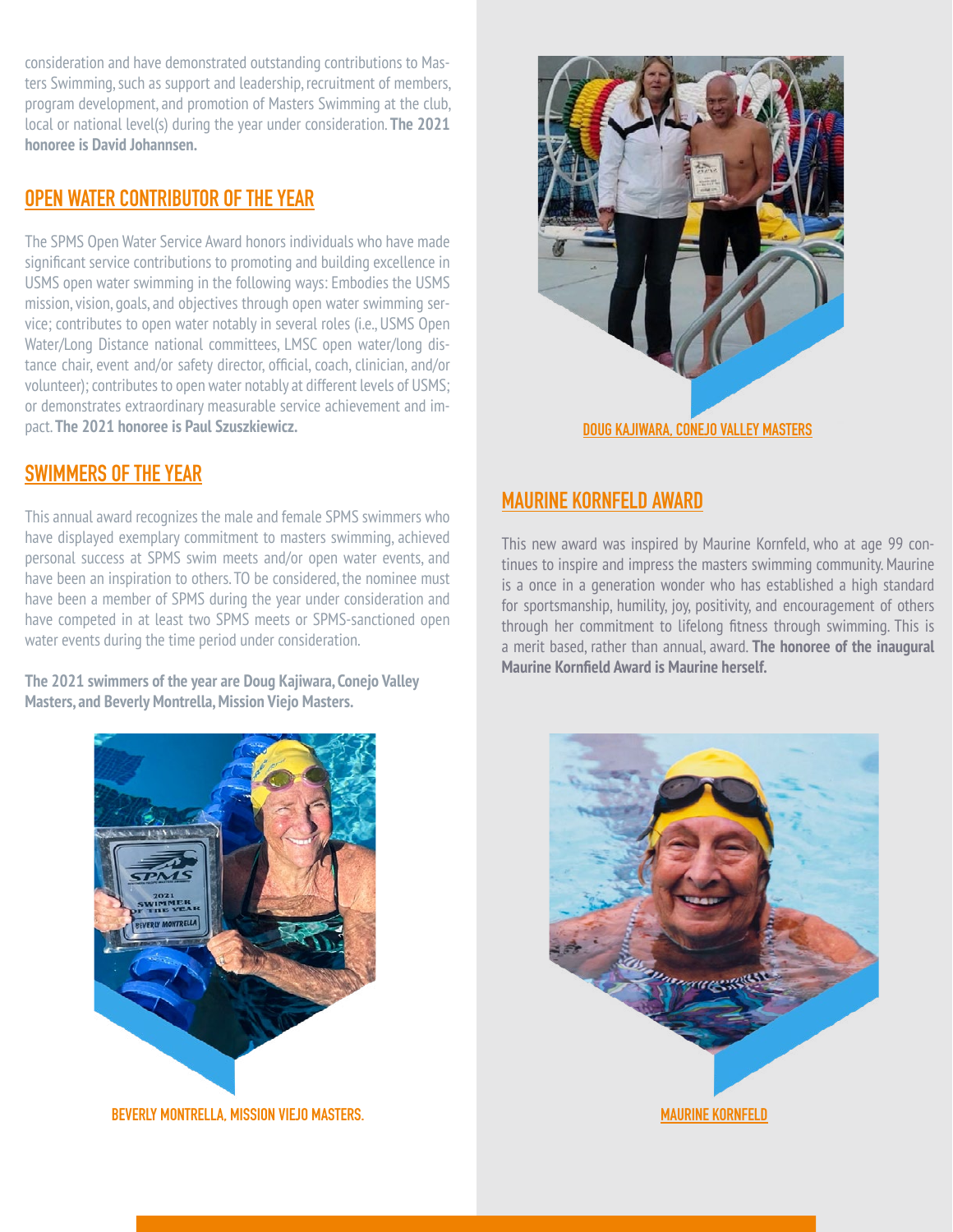### **LONG BEACH GRUNIONS KENNY BRISBIN RECOGNIZED BY USMS**

Submitted by **BECKY CLEAVENGER** | [MemberAtLarge@SPMasterSwim.org](mailto:MemberAtLarge%40SPMasterSwim.org?subject=)

USMS recognized our current Vice Chair, and Chair-elect Kenny Brisbin for his contributions at the National level. The Ted Haartz USMS Staff Appreciation Award recognizes individuals who have demonstrated excellence in assisting and supporting the national office in their mission and professional duties of servicing, promoting, and building the membership. As this year's recipient, Kenny demonstrated leadership and enthusiasm in helping to create a meaningful partnership between the USMS Coaches

Committee and the national office. His work on the virtual coaches certification task force helped create the best path forward for USMS's new online level 1 coaches certification course. Kenny and the USMS Coaches Committee he chairs also provided valuable input as USMS created COVID-19 resources for clubs and coaches. Congratulations Kenny, and thank you for all you do.

### **MARKETING MATTERS! WE WANT TO HELP COACHES & CLUBS**

Submitted by **ANITA COLE** | [Marketing@SPMasterSwim.org](mailto:Marketing%40SPMasterSwim.org?subject=)

The SPMS Marketing and Club Development Committee is composed of Anita Cole, Kris McPeak, Megan Johnston, and Karin Perissinotto. We are available to help coaches. We want to help clubs grow their membership.

Please reach out to us if your Masters Club needs assistance in setting up club social media platforms or if your club could use free marketing materials. We have free stickers, decals, caps, and luggage tags. These items make excellent goodie bag stuffers for new members. Stickers should be left at the pool offices to promote Masters Swimming. Please order a co branded banner to display at your pools. Please make sure your website is still accurate and the USMS information on Club Finder is still accurate and relevant.

A goal for 2022 is to increase your club membership by 10% by welcoming new swimmers to try out your workouts at no charge for a brief period of time and make that first workout magical in any way that you can.

Email us if you just want to share ideas during this stressful time of Covid-19 or if we can help you in any way. Don't forget about the grants that are available!

We look forward to hearing from you.

**[Marketing@SPMasterSwim.org](mailto:Marketing%40SPMasterSwim.org?subject=)**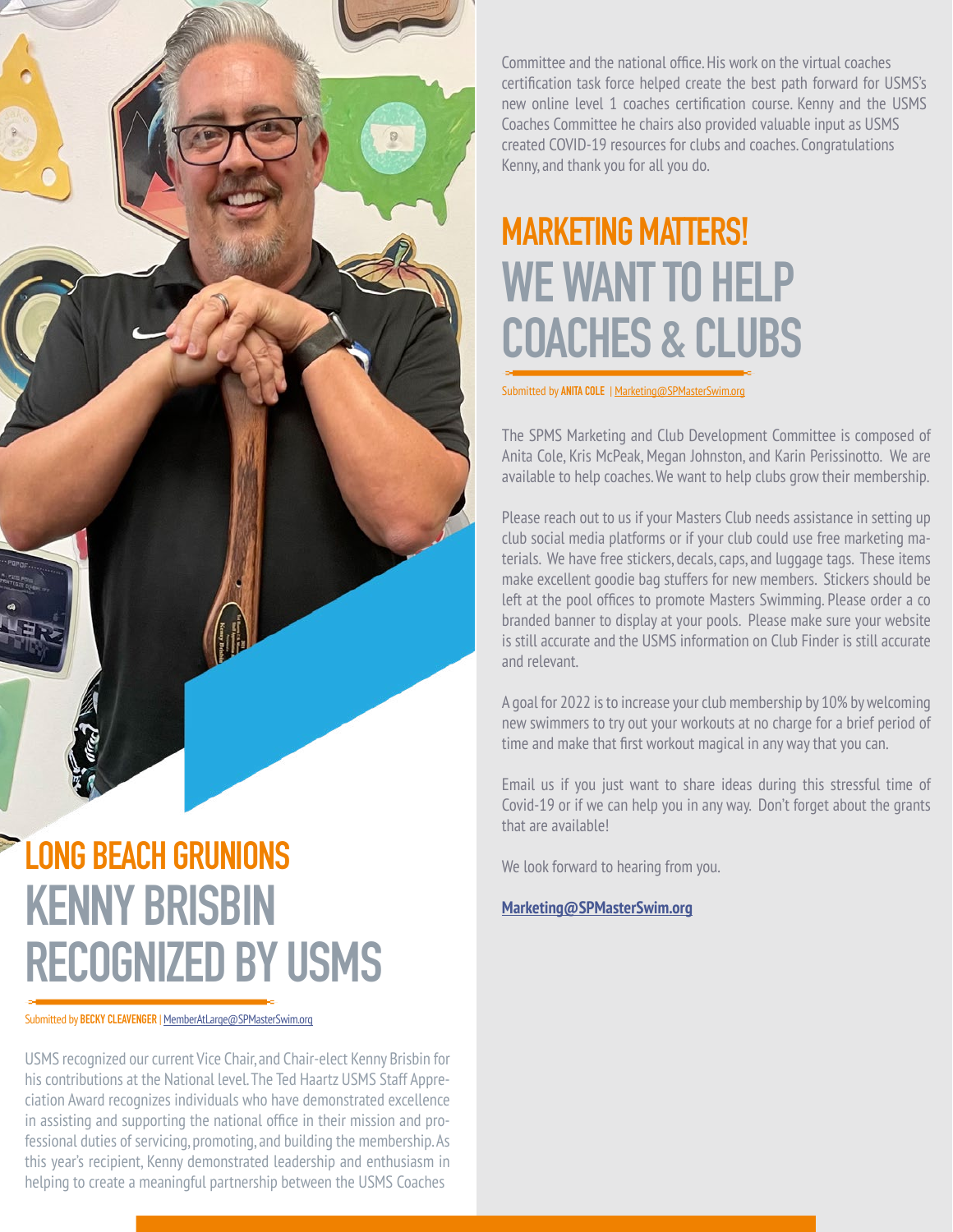

# **ACHIEVE YOUR GOALS IN THIS NEW YEAR**

Submitted by **ROBIN SMITH** | SPMS Vice Chair | Robin coaches and swims for Irvine Novaquatics Masters.

We are now in the early days and weeks of 2022 and many of you are thinking about what you would like to accomplish this year. Some are using the SMART or SMARTER formula to write goals. And others are using the 5-Ws. The important thing is to start by writing them down.

As a brief review, **SMART** stands for **S**pecific, **M**easureable, **A**chievable, **R**elevant, and **T**ime-Bound. While **SMARTER** adds **E**valuated and **R**eviewed to the end of the SMART Acronym. The **5-Ws** come from journalism and writing – **Who, What, When, Where,** and **Why.**

As we know, just writing your goals down doesn't make them automatically happen. Here are some questions and points to consider as you are formulating your goals this year:

- **1. What is your life purpose?** Are your goals relevant and in alignment with your life path? Corporate goals are usually in alignment with the Mission and Vision of the Company. Your personal goals should be in alignment with your life mission and vision.
- **2. Set no more than 3-5 goals.** Having too many goals will make it overwhelming to try to achieve any of them during the year. Are your goals within reach? Even "stretch goals" should be realistic and attainable.
- **3. Write your goals down and read them out loud.** "Seeing" your goals and "hearing" your goals helps to make them "real."
- **4. Post your goals** where you will see them as a **visual reminder every day** of what you want to accomplish.
- **5. Commit.** Truly believe in yourself. "I can do this!"
- **6. Envision** exactly how you will **FEEL** when you have achieved your goal(s). Picture yourself in the moment. How are you going to celebrate? Actually feel your emotions. Do this visualization when you see and read your goals each day.
- **7. Review and evaluate** your goals every 3 to 4 months. Life changes, especially these days, and your goals may need to be re-adjusted accordingly. Businesses review corporate and department goals quarterly and make changes as needed. Personal goals should be reviewed on a regular basis and be adjusted as well.

Remember to **COMMIT** to your goals and **BELIEVE** in yourself. And **HOW TO SUCCESSFULLY Exampler to ENVISION** exactly how you will FEEL in the moment.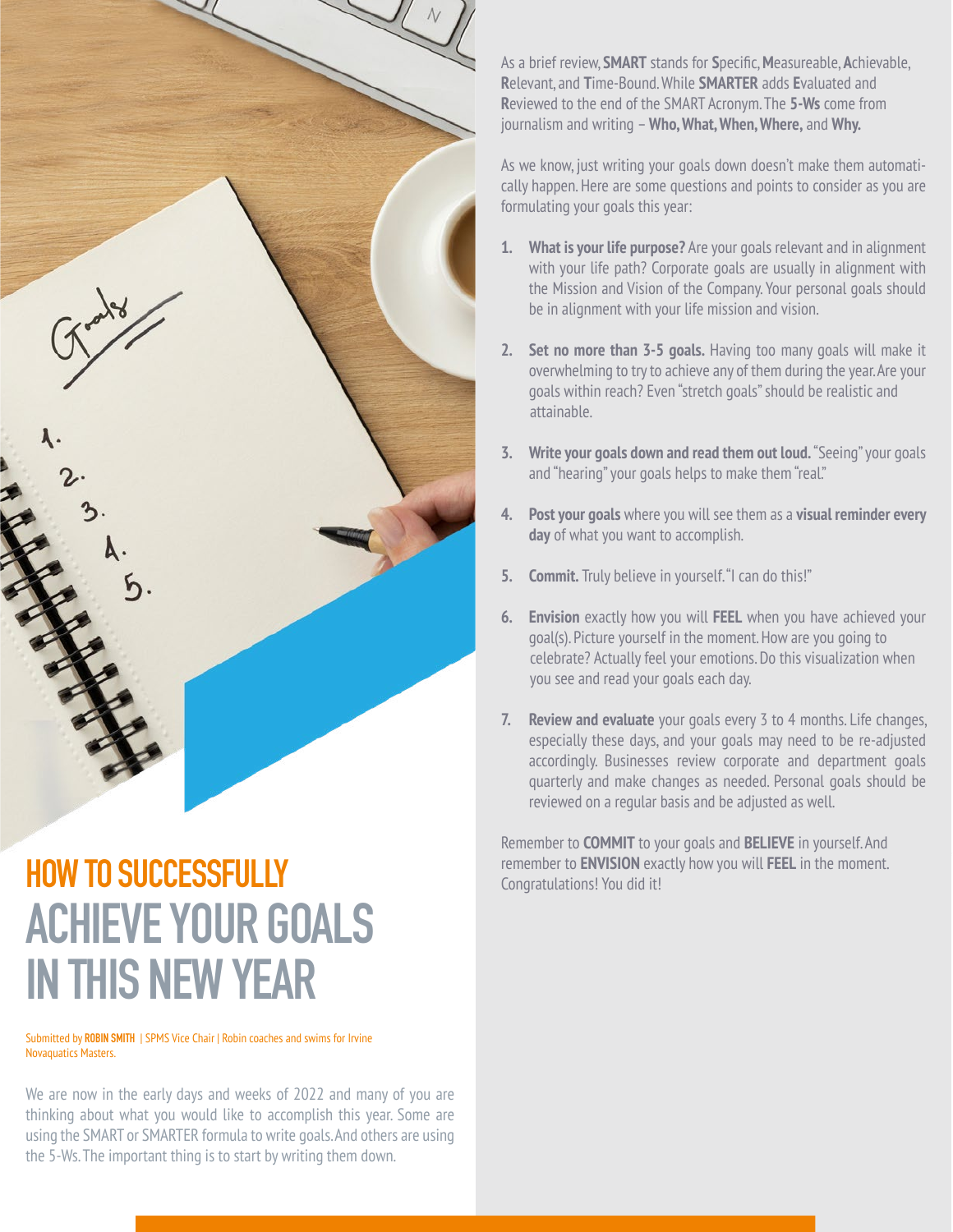

**• 2022 SilverPeak Performance - SCY Meet March 6th**

**• 2022 Mission Viejo Masters March SCY Meet**

 **February 19th/20th**



# **WITHOUT NCAA ACTION, THE EFFECTS OF LIA THOMAS CASE ARE AKIN TO DOPING**

Submitted by **VIRGIL CHANCY** | Diversity and Inclusion | DiversityInclusion@SPMasterSwim.org

[https://www.swimmingworldmagazine.com/news/without-ncaa-action](https://www.swimmingworldmagazine.com/news/without-ncaa-action-the-effects-of-lia-thomas-situation-are-akin-to-doping/)[the-effects-of-lia-thomas-situation-are-akin-to-doping/](https://www.swimmingworldmagazine.com/news/without-ncaa-action-the-effects-of-lia-thomas-situation-are-akin-to-doping/)

# **UPCOMING SPMS EVENTS**

**JAN 30 - SUNDAY • 2022 Golden Road Aquatics SCY Pentathlon Meet JAN 30**

#### **FEB 05 - SATURDAY**

- **FEB 05**
- **• USMS Clinic Course for Coaches 9:15A-11:30A**
	- **• USMS Level 2 Masters coach Certification 9:15A-11:30A**

### **FEB 06 - SUNDAY**

**FEB 06**

**• Stroke Development Clinic for swimmers 9:15A-11:30A**

# **SPMS MEET UPDATES EXCITING NEWS**

Submitted by **KEN BRISBIN** | Chair@SPMasterSwim.org

2022 is bringing in great news. SPMS is returning to local competition at our pools. Please make sure and check the SPMS wetbsite for details. Here are just a few in the works.